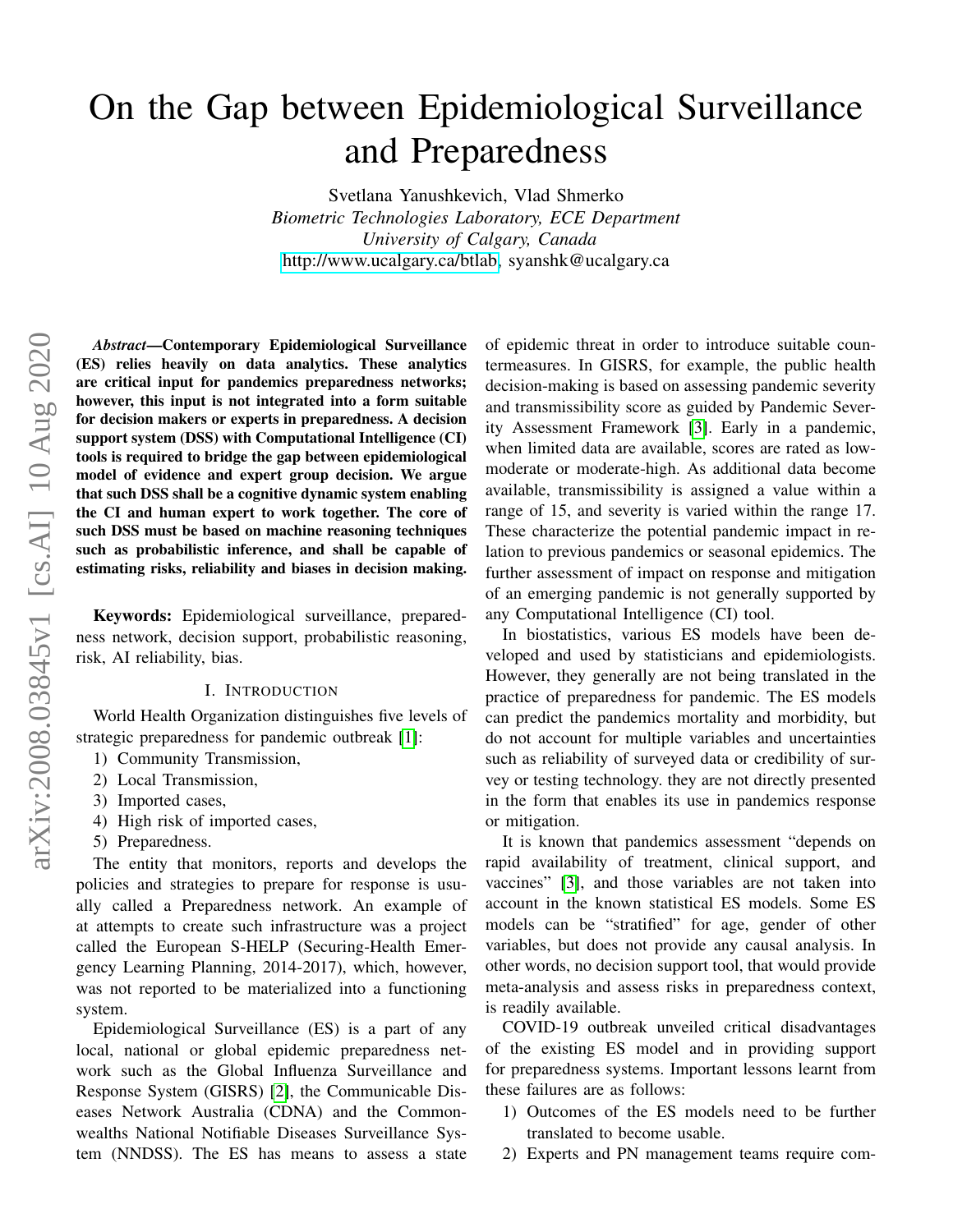2020 2



<span id="page-1-0"></span>Fig. 1. Contemporary ES practice: the result of the epidemic or pandemic modeling, which is based on current evidence and most of the time ignores multiple variable influencing the predictions, is provided directly to the human users, or a group of experts. This output does not usually include the results of new knowledge inference, or reasoning, to help experts to cope with abundance of data and uncertainty, and project them into the usable measures as risk or bias

putational intelligence (CI) support in decisionmaking process that is ported into the ES model.

At a system level, these disadvantages manifest themselves as a technology gap, as illustrated in Fig. [1.](#page-1-0)

In terms of a community, city or country preparedness as a whole, much more factors come into consideration in order to implement epidemic preparedness. An Epidemic Preparedness Index (EPI) developed in [\[4\]](#page-8-3) includes 23 indicators grouped into five sub-indexes:

- 1) Public Health Infrastructure,
- 2) Physical Infrastructure,
- 3) Institutional Capacity,
- 4) Economic Resources,
- 5) Public Health Communication.

This rating measures the national-level preparedness for major outbreaks of infectious diseases, based on various factors related to the healthcare system.

A DSS to be used in Epidemic Preparedness system at community, city or country-level shall include a system of DSSs, each takes into account the support to the experts that manage various community infrastructures and resources such as the ones listed in [\[4\]](#page-8-3)

This approach is based on the concept of group decision making [\[53\]](#page-9-0), [\[54\]](#page-9-1) that is illustrated in Fig. [2.](#page-2-0) Given an evidence and  $N$  experts, each of them is supported by the DSS; the task to support experts in group decision-making.

We state that each expert needs a specific-purpose DSS related to their respected field of expertise. Given data from the epidemiological model, the output of each DSS is a result of a *dynamic evidential reasoning*. The general principles of building such DSS, as outlined in this paper, shall be applied to build the aforementioned hierarchy of DSSs for better managing future epidemics and pandemics.

## II. CONTRIBUTION

Uncertainties in developing epidemic/pandemic is equally unavoidable; hence, experts require a CI tool that accounts for uncertainty. The answer lies in usage of probabilistic reasoning, namely, causal (Bayesian) networks operating using probabilities and enabling knowledge inference based on priors and evidence [\[5\]](#page-8-4). This approach has been applied to risk assessment in multiple areas of engineering and economics [\[56\]](#page-9-2), risk profiling [\[7\]](#page-8-5), identity management [\[8\]](#page-8-6), precision medicine diagnostics [\[28\]](#page-9-3) and very recently to analysis of COVID-19 risks such as fatality and prevalence rates [\[57\]](#page-9-4).

This paper advocates for a concept of a Decision Support System (DSS) for ES, with a CI core based on causal Bayesian networks. We define a DSS as a crucial bridging component to be integrated into the existing ES systems in order to provide situational awareness and help handle the outbreaks better.

The DSS concept has been developed for multiple applications, and were once known as "expert systems". For example, paper [\[9\]](#page-8-7) is still a useful guide for training experts and DSS design, e.g. automation of reasoning and interpretation strategies is the way to extend experts' abilities to apply their own strategies efficiently.

Specific-centered DSS is a well-identified trend in using the CI in many fields including the ES. Examples of contemporary DSS are personal health monitoring systems [\[10\]](#page-8-8), e-coaching for health [\[11\]](#page-8-9), security checkpoints [\[12\]](#page-8-10), [\[13\]](#page-8-11), and multi-factor authentication systems [\[14\]](#page-8-12).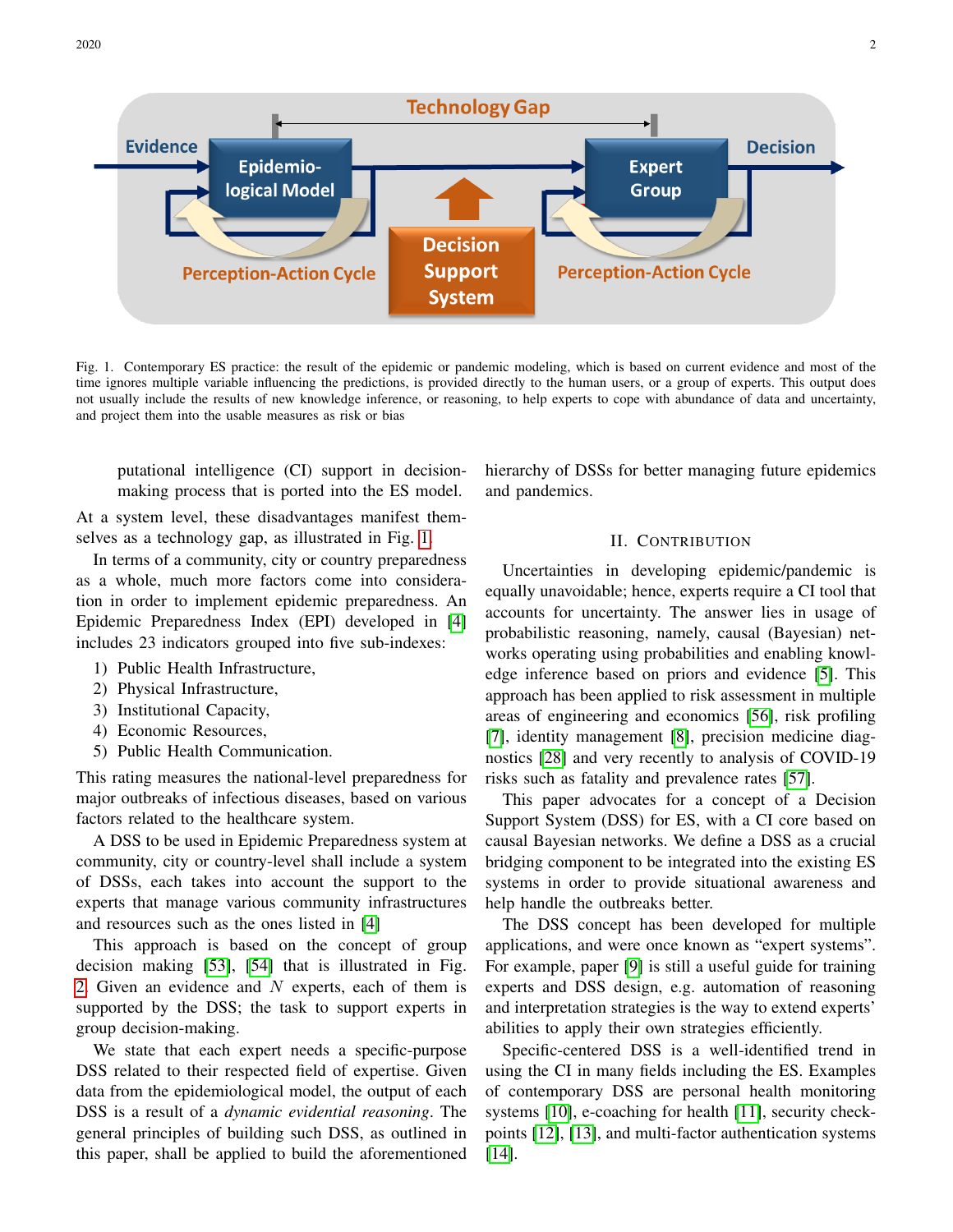

<span id="page-2-0"></span>Fig. 2. A framework of the DSS emerging applications: human-machine teaming using DSS. Final decision is the consensus of expert's decisions supported by consensus of DSS.

Usability of CI tools to support a team of practitioners with or without technical background should be estimated using various measures compared to the decision making tools performance. Risk, reliability, trust and bias are emerging "precaution" measures for the cognitive DSS. The performance of the cognitive DSS is evaluated in various dimensions:

- − Technical, e.g. prediction accuracy and throughput [\[14\]](#page-8-12),
- − Social, e.g. trust in CI's reliability [\[16\]](#page-8-13), [\[17\]](#page-8-14),
- − Psychological, e.g., efficiency of human-machine interactions [\[18\]](#page-8-15), [\[19\]](#page-8-16), and
- − Privacy and security domain, e.g., vulnerability of personal data [\[13\]](#page-8-11), [\[15\]](#page-8-17), [\[20\]](#page-8-18), [\[21\]](#page-8-19).

In our study, we model the DSS as a complex multistate dynamic system [\[13\]](#page-8-11). The risk assessment is an essential part of such a system [\[8\]](#page-8-6). The crucial idea of our approach is that risk, reliability, trust and bias should be estimated using reasoning mechanisms.

Some of the risk, reliability and trust projections have been studied in technical systems [\[15\]](#page-8-17), [\[23\]](#page-8-20) and social systems [\[31\]](#page-9-5).

Failure of the existing ES to provide proper COVID-19 outbreak modeling and prediction for preparedness infrastructure revealed significant gaps in the existing concept, design, deployment, and collaboration of the national and international preparedness networks. In this study, we identify a technological gap in the ES in both technical and conceptual domains (Fig. [1\)](#page-1-0). Conceptually, the ES users require a significant cognitive support using a distributed computational intelligence tools. This paper addresses the key research question: How to bridge this gap using the DSS concept?

To answer this question, we have chosen the model of a DSS called a dynamic cognitive platform. We follow a well-identified trend in academic discussion on the future generation DSS [\[27\]](#page-9-6). Unfortunately, this is an important but partial solution.

This paper make further steps and contributes to practice of technology gap bridging. The key contribution is twofold:

- 1) Development of a reasoning and prediction mechanism, – the core of a DSS; for this, a concept of a Bayesian causal network [\[6\]](#page-8-21) is used; in particular, recent real-world scenario of COVID-19 was described using a Bayesian network [\[57\]](#page-9-4).
- 2) Development of a complete spectrum of the risk and bias measures, including ES taxonomy updating.

These results are coherent with the solutions to the following related problems:

− The technology gap "pillars" in Fig. [1](#page-1-0) are Protocol of the ES model and Protocol of DSS. These protocols are different, e.g. spread virus behavior and conditions of small business operation. The task is to convert the ES protocol into a DSS specification. Criteria of efficiency of conversion are an acceptance of a given field expert. Reasoning mechanism based on causal network intrinsically contains the protocol conversion. We demonstrate this phenomenon in our experiments. − The DSS supports an expert to make decisions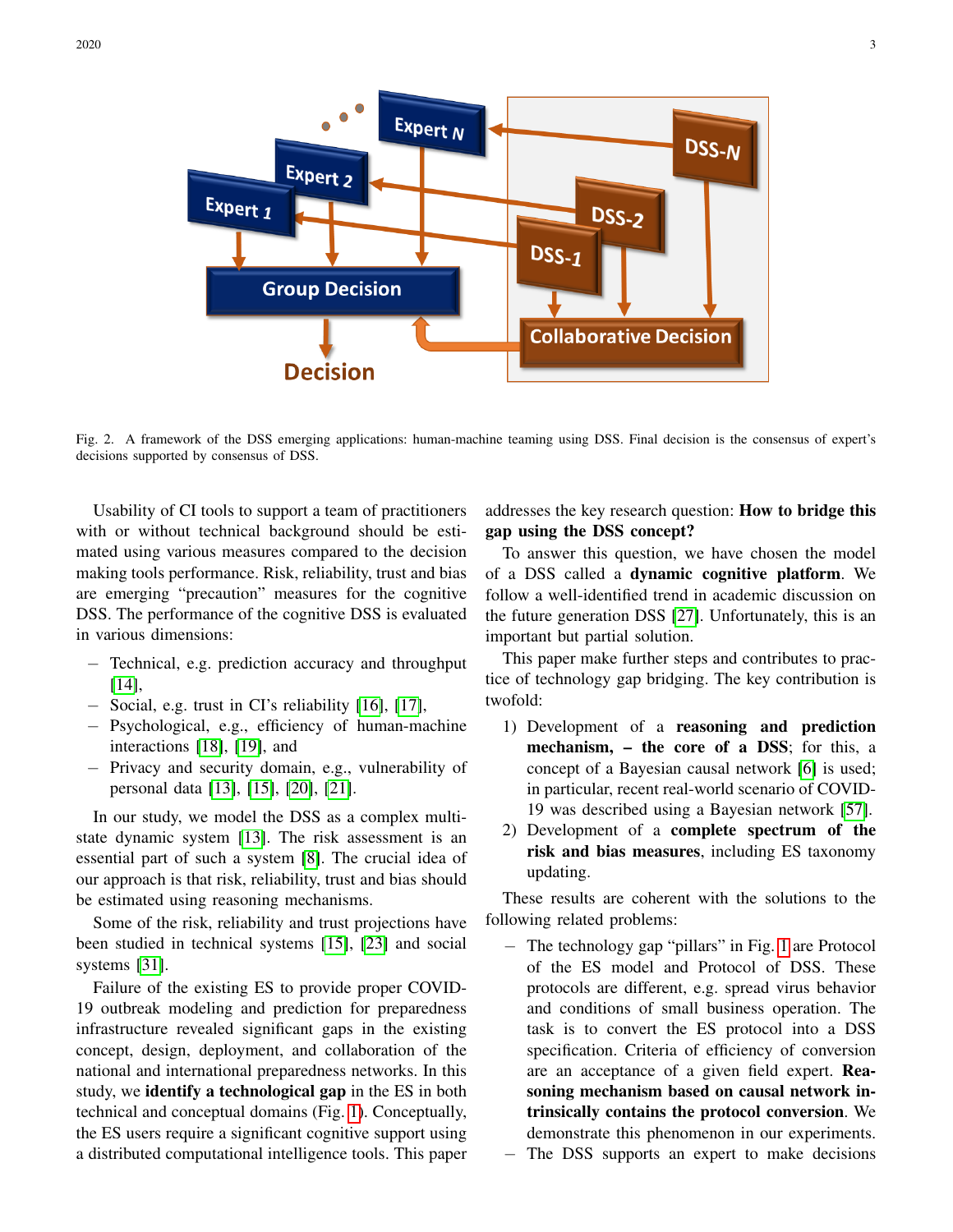under uncertainty in a specific field of an expertise. Specifically, intelligent computations help an expert in better interpretation of uncertainty under chosen precautions. The risk and bias are used in this paper as a precautions of different kind of uncertainties related to ES data [\[24\]](#page-9-7), testing tools, human factors, ES model turning parameters, and artificial intelligent.

Standardization at all levels of the ES of preparedness network including the international links is essential in combating epidemic and pandemics. For example, different formats (protocols, standards) are defined as a significant obstacle in Covid-19 pandemic [\[55\]](#page-9-8). An example of taxonomy of information uncertainty in military situational awareness is an Admiralty Code used in NATO standard. We propose to use NATO experience in this area for the pandemics preparedness purposes.

A DSS concept suitable for the ES model is proposed in this paper.

#### III. BACKGROUND

In the face of future pandemics, challenging problems in preparedness include:

1) Improvement of the models in order to provide more reliable recommendations that are acceptable for real-world scenarios, and

2) Mitigation of the incorrectness of pandemic models in the decision-making response.

We advocate for a solution that utilizes the foremost machine intelligence techniques called machine reasoning (knowledge extraction and inference mechanism) that would provide information support to the decision makers.

#### *A. Risk taxonomy*

A cognitive DSS is a semi-automated system, which deploys CI to process the data sources and to assess risks or biases; this assessment is submitted to a human operator for the final decision.

The risk, reliability, trust and bias measures are used in ES in simple forms such as 'high-risk group', 'risk factor', and 'systematic difference in the enrollment of participants' [\[24\]](#page-9-7). However, experts expect from the cognitive DSS more detailed assessments of epidemic scenarios because the corpus of risk terms and definitions is limited. For example, syndrome surveillance consists of real-time indicators for disease that allow for early detection. The DSS must support an expert with answers to the following questions: How risky a given state of ES with respect to collapse of health care resources?

Can experts rely on the collected data? What kind of biases can be expected in data collection, algorithmic processing, and the decision making?

*Definition 1:* Risk is a measure of the extent to which an entity is threatened by a potential circumstance or event, and typically is a function of: (i) the adverse impact, also called cost or magnitude of harm, that would arise if the circumstance or event occurs, and (ii) the likelihood of event occurrence [\[32\]](#page-9-9).  $\blacksquare$ 

For example, in automated decision making, and in our study, the Risk is defined as a function  $F$  of cost (or consequences) of a circumstance or event and its occurrence probability:

```
Risk = F(Cost, Probability)
```
*Definition 2:* Bias in the cognitive DSS refers to the tendency of an assessment process to systematically over- or under-estimate the value of a population parameter.

For example, in the context of detecting or testing for an infectious disease, the bias is related to the sampling approaches (e.g. tests are performed on a proportion of cases only), sampling methodology (systemic or random), and chosen testing procedures or devices [\[25\]](#page-9-10).

While all these biases are different, they are probabilistic in nature because the evidence and information gathered to make a decision is always incomplete, often inconclusive, frequently ambiguous, commonly dissonant, conflicting, and has various degrees of believability. Identifying and mitigating bias is essential for assessing decision risks and AI biases [\[16\]](#page-8-13), [\[26\]](#page-9-11), [\[27\]](#page-9-6).

For the cognitive DSS to operate effectively on the human's behalf, the system may need to use confidential or sensitive information of the users such as personal contact information [\[37\]](#page-9-12). The users and the operators must be confident that the cognitive DSS will do what they ask, and only what they ask. Human acceptance of the cognitive DSS technology is determined by the combination of the bias factors and risk factors [\[22\]](#page-8-22), [\[23\]](#page-8-20). The contributing factors include belief, confidence, experience, certainty, reliability, availability, competence, credibility, completeness, and cooperation [\[38\]](#page-9-13), [\[39\]](#page-9-14). In our approach, the causal inference platform calculates various uncertainty measures [\[7\]](#page-8-5) in risk and bias assessment scenarios.

## *B. Risk and Decision Reliability interpretation*

Risk in decision making process manifests itself in various ways, such as the reliability of information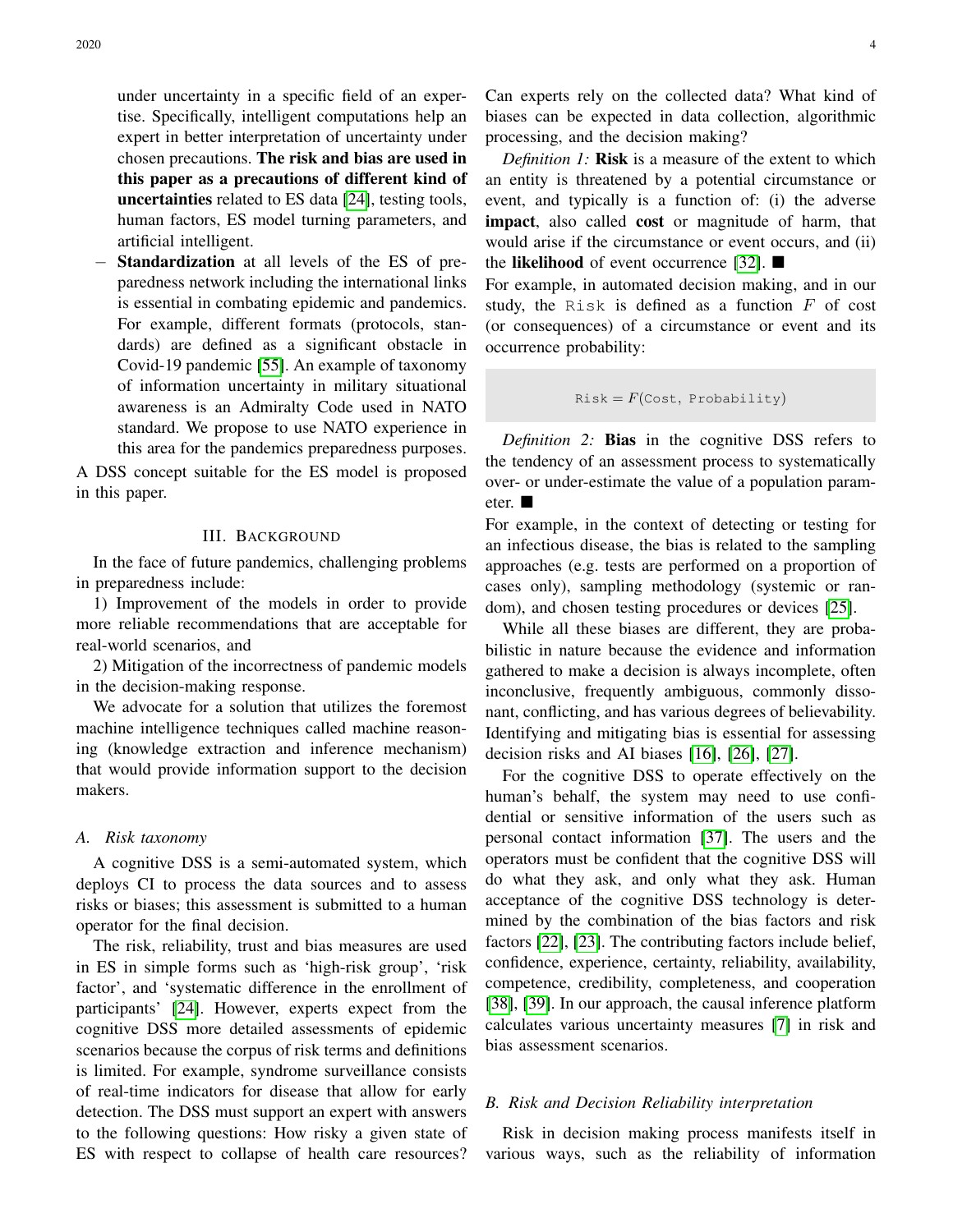|         | (Risk) |                                                                                              |
|---------|--------|----------------------------------------------------------------------------------------------|
| Quality | Bias   | Data Reliability $\Leftrightarrow$ {Trust } $\Leftrightarrow$ Test Credibility<br>Reputation |

This relationship can be represented as follows:

- (a) *Source reliability* as the quality of being reliable, or trustworthy, is related to 1) risk as a function of potential adverse impact and the likelihood of occurrence, 2) the confidence in quality, and 3) bias as systematic over- or under-assessment of the parameter of interest.
- (b) *Information credibility* as the reputation impacting one's ability to be believed. In ES, in particular, it can be associated with the credibility of infection testing technology.

These metrics of uncertainty closely resemble the ones known as the Admiralty Code defined in the NATO Standardization Agreements such as STANAG 2022 and STANAG 2511 [\[33\]](#page-9-15)–[\[35\]](#page-9-16) (Fig. [3\)](#page-5-0). NATO uses the Admiralty Code to resolve conflicting scenarios in human-human, human-machine, and machine-machine interactions. The reliability of the DSS can be increased by using more reliable sources and creditable information, or it can be diminished due to lowered reliability of the source or/and credibility of the information. For example, scenario C4 in Figure [3](#page-5-0) is composed as the source reliability  $C \equiv \langle \text{Fairly Reliable} \rangle$ and information credibility  $4 \equiv$  <Doubtful true>. In this context, risk can be expressed in terms of the fair reliability of data sources while doubtful credibility of information.

In this study, we argue that similar standards shall be developed in the ES practice. Definition of measure of uncertainty in the ES will allow to formalize the reasoning upon uncertainty, and define the variables to be included in causal networks, and the associated probabilities. In addition, various scenarios developing in epidemic situations, can be characterized by various levels of uncertainty.

Fig. [4](#page-5-1) explains the DSS mechanism for assessing different scenarios that are called the *system states*. For example, consider the states  $\{S_1, S_2, \ldots, S_{12}\}\$ of the ES. The DSS analysis accordingly to the Admiralty Code (Figure [3\)](#page-5-0) results in the following decision-making landscape:

- $-$  States  $S_1$  and  $S_9$ ;  $S_2$  and  $S_7$ ;  $S_3$ ,  $S_4$ , and  $S_5$  can be used for decision-making;
- States  $S_{10}$ ;  $S_6$  and  $S_{11}$ ; and  $S_{12}$  results in high-risk decisions.

## IV. COGNITIVE DSS FOR ES

Decision making by human experts vary in knowledge structure, self-interest and growth background, thus the emergence of preference conflict is inevitable. In order to ensure the effectiveness of emergency decision making support, it is imperative to construct a consensus process to reduce and remove preference conflict prior to decision making. This process aligns well with the concept of cognitive DSS.

# *A. Elements of a cognitive system*

A cognitive DSS for ES support is a complex dynamic system with the following elements of a cognitive system [\[29\]](#page-9-17):

- *Perception-action cycle* that enables information gain [\[30\]](#page-9-18);
- *Memory* distributed across the entire system (personal data are collected in the physical and virtual world);
- *Attention* is driven by memory to prioritize the allocation of available resources; and
- *Intelligence* is driven by perception, memories, and attention; its function is to enable the control and decision-making mechanism to help identify intelligent choices. These cognitive elements are distributed throughout the system in a multi-state perception-action cycle [\[8\]](#page-8-6), [\[13\]](#page-8-11).

In most generic sense, the perception-action cycle of a cognitive dynamic system consists of an actuator, an environment, and a perceptor that are embodied in a feedback loop [\[29\]](#page-9-17):

- − The actuator is represented by expert team and their DSS; they make decisions and actions using available perceived information.
- − The environment is represented by an epidemiological evidence (real or modeled).

## *B. DSS Design Flow*

The DSS design process including performance evaluation is shown in

Figure [5.](#page-6-0) The important parts of this process include system "precaution" measurement of the models used for measurement of uncertainty, as well as the DSS precaution measurement in terms of risks and biases with respect to the recommended decisions.

# *C. Fundamental DSS operations*

In our work, given a certain causal network platform, the reasoning operations are defined as follows: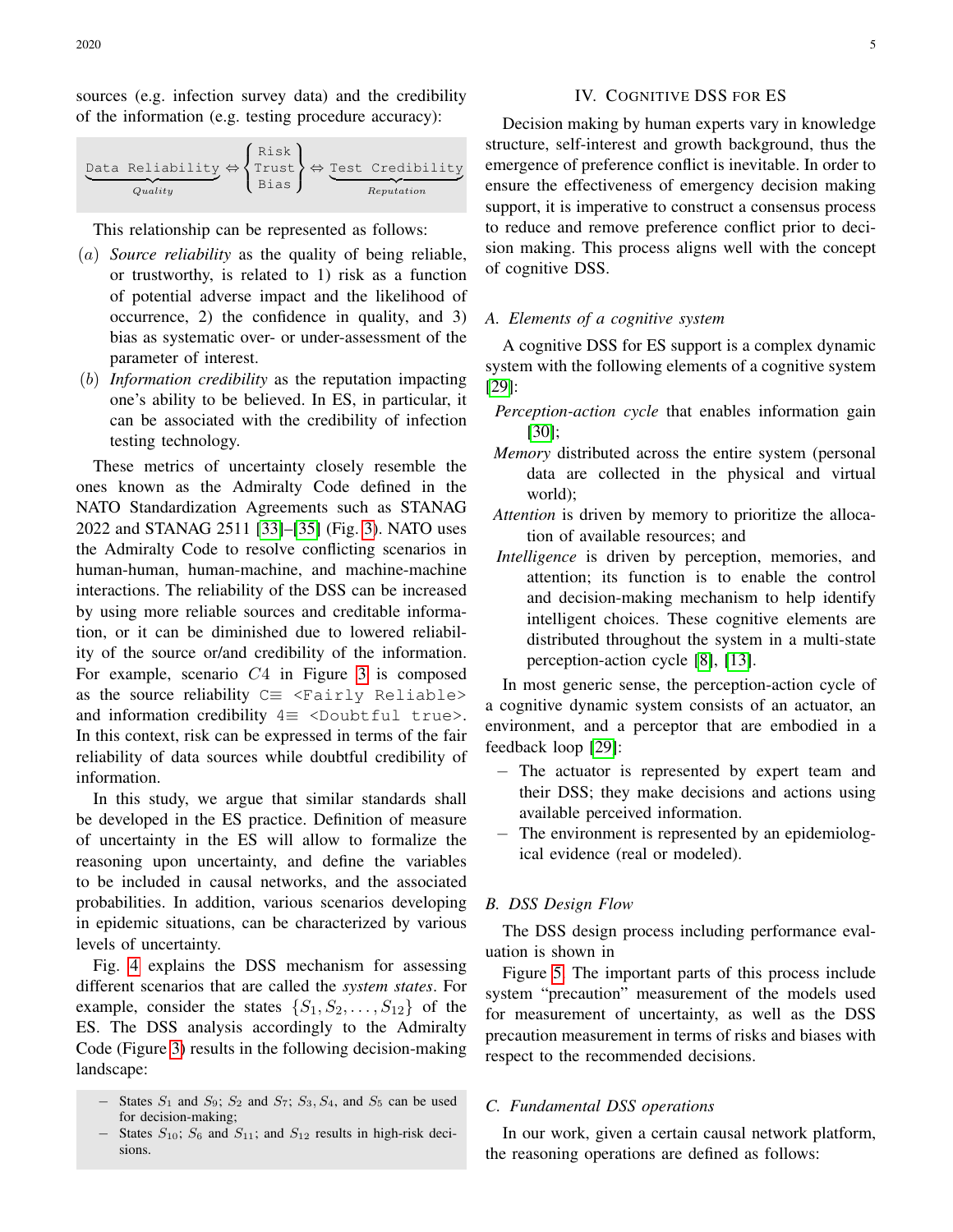

<span id="page-5-0"></span>Fig. 3. Manifestation of the R-T-B via assessments of reliability of source and credibility of information using the Admiralty Code.



<span id="page-5-1"></span>Fig. 4. Example of the risk assessment of the epidemic situation. Let the ES be represented by a set of a system states  $S = S_i$ ,  $i = 1, 2, \ldots, 12$ . The DSS primary task is the risk reasoning about these states using available resources defined using the Admiralty code (Table ??). The result is a set of system states provided to the experts to support their decision making.

*1) State assessment,* such as the risk of the data source being unreliable. In modeling, risk is represented by a corresponding probability distribution function.

*2) Causal analysis* is based on the "cause-effect" paradigm. In particular, Granger causality analysis is an advanced tool for this purpose [\[47\]](#page-9-19).

*3) Risk reliability, trust and bias learning.* In [\[48\]](#page-9-20), an approach to learning the trust model has been proposed.

*4) Risk, trust and bias propagation.* The risk propagation problem was studied, in particular, as a multiechelon supply chain problem in [\[52\]](#page-9-21). In [\[49\]](#page-9-22), the trustworthiness is propagated through a three-layer model consisting of a source layer, evidence layer, and claim layer. The quality of evidence was used to compute the trustworthiness of sources. Trust can be propagated through a subjective network [\[36\]](#page-9-23).

*5) Reasoning* is the ability to form an intelligent conclusion or judgment using the evidence. Causal reasoning is a judgment under uncertainty based on a causal network [\[5\]](#page-8-4).

*6) Risk, reliability, trust and bias adjustment (or calibration)* aims to improve the confidence of the risk assessment. For example, negative testing in a symptomatic patient may result in a high risk indicator, but can be later adjusted using additional testing.

*7) Risk, reliability, trust and bias mitigation.* In most scenarios, the result of intelligent risk processing is a reduction in risk. Risk is lowered via mitigation measures and periodical re-assessment in ongoing screening processes.

*8) Risk prediction.* In complex systems, metarecognition, meta-learning, and meta-analysis can be used to predict the overall success (correct assessment of the risk) or failure (incorrect one). The most valuable information for such risk assessment is in the "tails" of the probabilistic distributions [\[50\]](#page-9-24), [\[51\]](#page-9-25).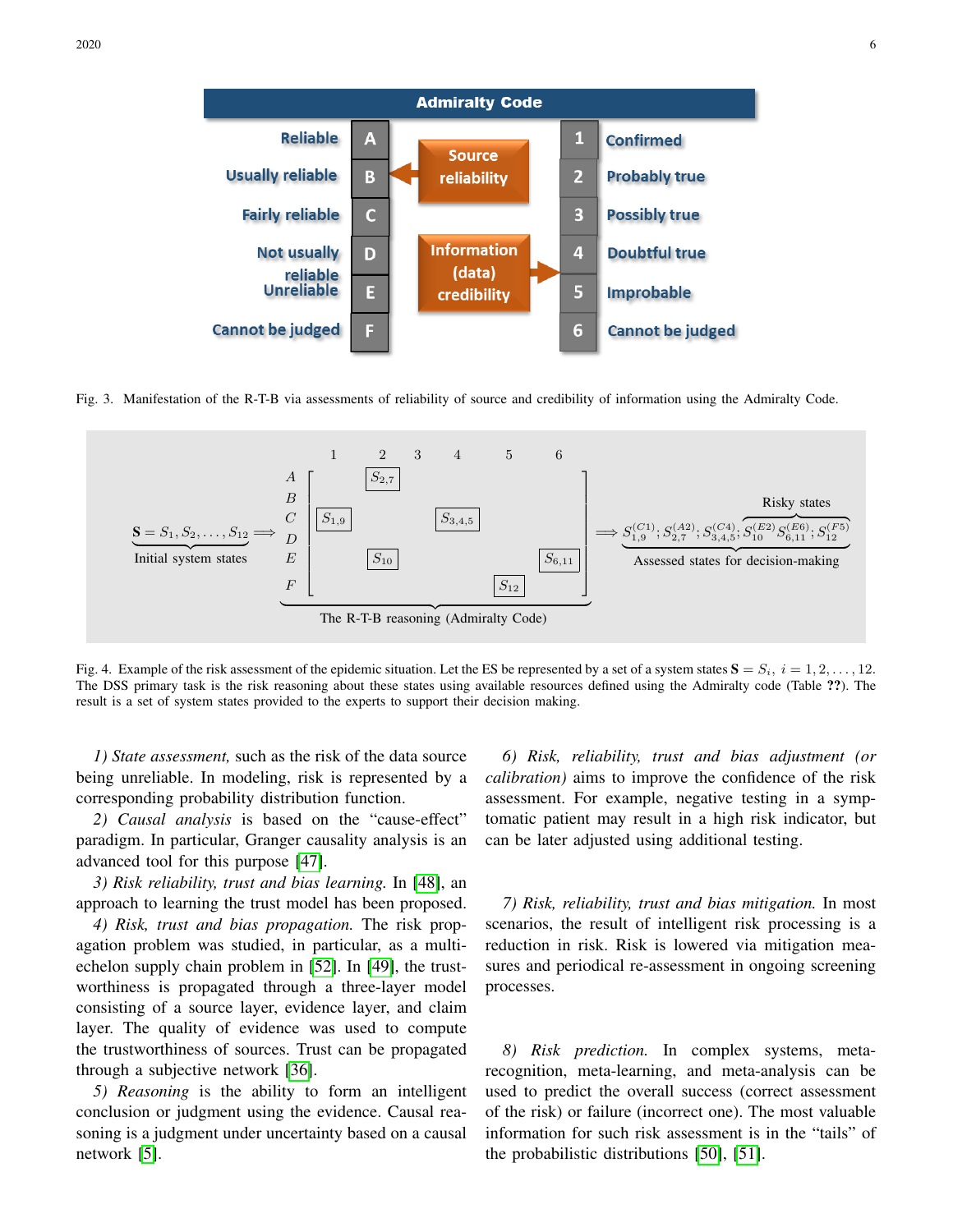

<span id="page-6-0"></span>Fig. 5. DSS design flow: the data is collected in order to extract knowledge about causality of variables, and convert the uncertainty of data into the Conditional probabilities assigned to the nodes of the casual model; the probabilities are assigned using the procedure of interpreting the discrete values (such as symptomatic or asymptomatic), and discretization of continuous values such as distribution of the numbers of infected based on the modified SIR models.

## V. REASONING MECHANISM

## *A. Causal network*

A causal network is a directed acyclic graph where each node denotes a unique random variable. A directed edge from node  $n_1$  to node  $n_2$  indicates that the value that is attained by  $n_1$  has a direct causal influence on the value that is attained by  $n_2$ . Uncertainty inference requires data structures that will be referred to as *Conditional Uncertainty Tables* (CUTs). A CUT is assigned to each node in the causal network. Given a node  $n$ , the CUT assigned to  $n$  is a table that is indexed by all possible value assignments to the parents of  $n$ . Each entry of the table is a conditional "uncertainty model" that varies according to the choice of the uncertainty metric.

Analysis of a causal network is out of the scope of this paper. However, we introduce in this paper the systematic criteria for choosing the appropriate computational tools. In addition, some details are clarified in our experimental study.

## *B. Types of causal networks*

Thee are multiple approaches to perform case-andeffect analysis under uncertainty using the causal network structure. Depending on the type of uncertainty measure, they causal networks can be divided to [\[45\]](#page-9-26):

Bayesian [\[5\]](#page-8-4), Interval [\[41\]](#page-9-27); Imprecise [\[40\]](#page-9-28); Credal [\[42\]](#page-9-29); Dempster-Shafer [\[43\]](#page-9-30); Fuzzy [\[44\]](#page-9-31); and Subjective [\[36\]](#page-9-23).

The type of a causal network shall be chosen given the DSS model and a specific scenario. The choice depends on the CUT as a carrier of *primary* knowledge and as appropriate to the scenario. There were several attempts to provide researchers with the *"Guidelines"* for choosing the best causal network platform based on the CUT. Comparison of causal computational platforms for modeling various systems is a useful strategy, such as Dempster-Shafer vs. credal networks [\[46\]](#page-9-32), and Bayesian vs. interval vs. Dempster-Shafer vs. fuzzy networks [\[7\]](#page-8-5), [\[8\]](#page-8-6).

## *C. Bayesian causal network*

Motivation of choosing Bayesian causal networks is driven by the following:

- − a DSS can be described in *causal* form using *causeand-effect analysis*.
- − Bayesian (probabilistic) interpretation of uncertainty provides an acceptable reliability for decision-making.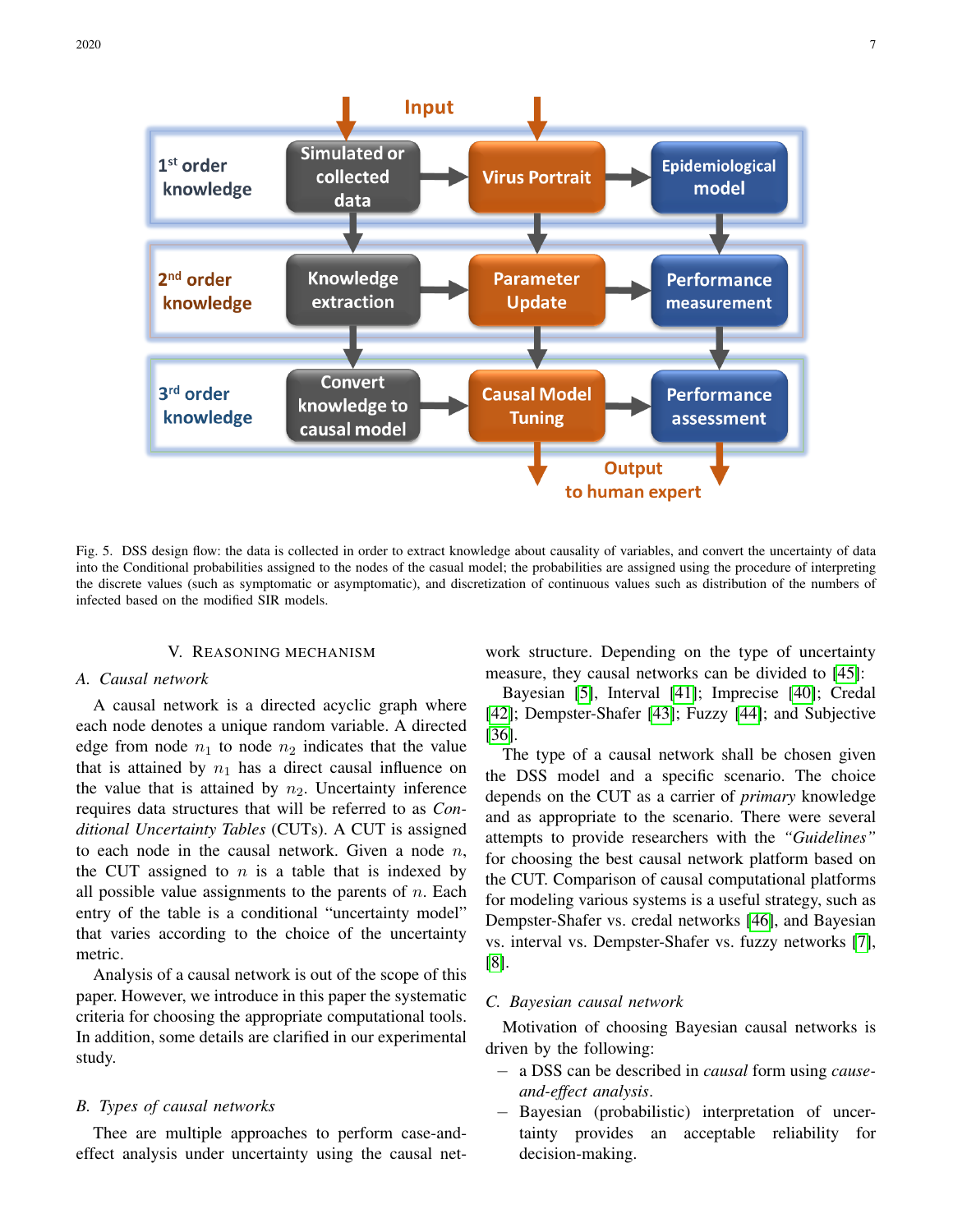The Bayesian decision-making is based on evaluation of a *prior* probability given a *posterior* probability and *likelihood* (event happening given some history of previous events)

| Prior<br>$P(Hypothesis Data) =$                                                |           |  |
|--------------------------------------------------------------------------------|-----------|--|
| Likelihood<br>$P(\text{Data}   \text{Hypothesis}) \times P(\text{Hypothesis})$ | Posterior |  |

Let the nodes of a graph represent random variables  $X = \{x_1, \ldots, x_m\}$  and links between the nodes represent direct causal dependencies. A Bayesian causal network is based on a *factored* representation of joint probability distributions in the form

$$
P(X) = \prod_{i=1}^{m} P(x_i | \overbrace{\text{Par}(x_i)}^{\text{Nodes}})
$$

where  $Par(x_i)$  denotes a set of parent nodes of the random variable  $x_i$ . The nodes outside  $\text{Par}(x_i)$  are conditionally independent of  $x_i$ . Hence, the Bayesian network has a structural part reflecting causal relationships, and a probability part reflecting the strengths of the relationships. Factoring techniques have been applied to the construction of the Bayesian network.

The posterior probability of A is called the *belief* for A,  $Bel(A)$ . The probability  $P(a|b)$  is called the *likelihood* of b given a and is denoted  $L(b|a)$ .

# *D. Reasoning for infection outbreak and impact prediction*

The presence of epidemic/pandemic uncertainties is equally unavoidable; hence, experts require a CI approach that accounts for uncertainty. Probabilistic reasoning on causal (Bayesian) networks enables knowledge inference based on priors and evidence has been applied to diagnostics for precision medicine [\[28\]](#page-9-3).

Most recently, COVID-19 test-specific risk analysis was performed in [\[57\]](#page-9-4): the Bayesian inference was applied to learn the proportion of population with or without symptoms from observations of those tested along with observations about testing accuracy.

An example of a simplified causal network that can serve as a framework for risk inference in the context of preparedness is shown in Figure [6.](#page-8-23) The factors affecting the risk can be evaluated and inferred for various considered scenario. The derivatives such as Preparedness Index can be derived in a similar fashion.

Note that this is only a fragment of a causal network that may be used in the DSS to assess risks related to outbreak itself. A DSS to be used in Epidemic Preparedness system shall include a system of DSSs. Each expert needs a specific-purpose DSS related to their respected field of expertise. Given data from the epidemiological model, the output of each DSS is a result of a *dynamic evidential reasoning*. The general principles of building such DSS, as outlined in this paper, shall be applied to build the aforementioned hierarchy of DSSs for better managing future epidemics and pandemics.

#### VI. CONCLUSIONS AND FUTURE WORK

As depicted in Figure [1,](#page-1-0) there is a technology gap between the imperfect ES model and human expert's limitations to handle uncertainty provided by the model while striving to make reliable decisions. Current efforts regarding epidemiological models focus on the following:

- − Increase information gain about the state of epidemiological threat using perception-action mechanisms.
- − Improve an approximation of joint probabilistic distributions of epidemiological factors; causal networks suggest such possibilities including proactive possibilities.
- Create a library of predictive behavior of virus based on genome studies and deep learning methods [\[59\]](#page-9-33).

We propose a general DSS model as a cognitive dynamical system with embedded reasoning mechanism using causal Bayesian network. Additional benefit of this approach is that there is no need in special tools for converting outcome of the model into recommended decisions.

An open applied problem addresses a "rational" partitioning of the model outcome into an ensemble of causal networks. This is because in a preparedness network, a group of experts from different fields aim to make a decision and come to a certain consensus. Each expert needs a decision support in the respective area such as transportation, hospital readiness, health care, educational institutions, police, counter cyber attack, counter bioterrorism, etc. The DSS and human expert's decisions are in causal relations, they are correlated, and conflicting. This is the field of a group decision making [\[53\]](#page-9-0), [\[54\]](#page-9-1), [\[58\]](#page-9-34).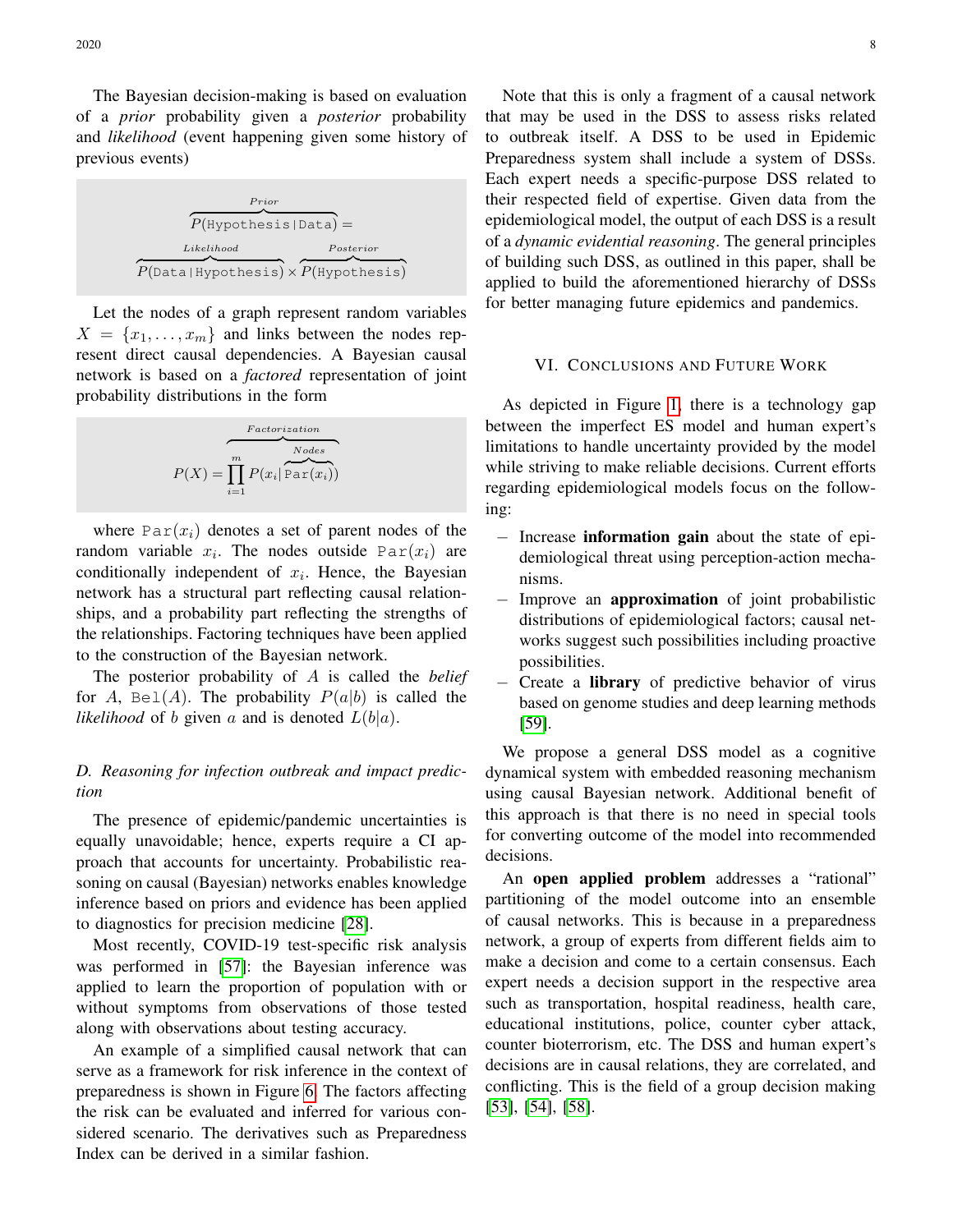

<span id="page-8-23"></span>Fig. 6. A simplified causal network used in the core of the DSS for epidemic preparedness. The nodes represent the variables influencing the decision about the risk of outbreak.

#### **REFERENCES**

- <span id="page-8-0"></span>[1] 2019 Novel Coronavirus: Strategic Preparedness and Response Plan, World Health Organization, March 2020.
- <span id="page-8-1"></span>[2] World Health Organization, "Global Influenza Surveillance and Response System (GISRS)," , [Online]. Available: https://www.who.int/influenza/gisrs laboratory/en/. [Accessed: 29-Jun-2020].
- <span id="page-8-2"></span>[3] C. Reed C, M. Biggerstaff, L. Finelli, et al. Novel framework for assessing epidemiologic effects of influenza epidemics and pandemics, *Emerg. Infect Dis* vol. 19, no. 1, 2013, pp. 85–91.
- <span id="page-8-3"></span>[4] B. Oppenheim, M. Gallivan, et al, Assessing global preparedness for the next pandemic: Development and application of an Epidemic Preparedness Index, *BMJ Global Health*, vol. 4, 2019, pp.1–9.
- <span id="page-8-4"></span>[5] J. Pearl, The Seven Tools of Causal Inference, with Reflections on Machine Learning, *Communication of the ACM,* vol. 62, no. 3, 2019, pp. 54–60.
- <span id="page-8-21"></span>[6] J. Pearl, *Probabilistic reasoning in intelligent systems: networks of plausible inference*, Morgan Kaufmann, 1988.
- <span id="page-8-5"></span>[7] S. Yanushkevich, S. Eastwood, M. Drahansky, V. Shmerko, Understanding and taxonomy of uncertainty in modeling, simulation, and risk profiling for border control automation, *J. Defense Modeling and Simulation: Applications, Methodology, Technology,* Special Issue on Model-Driven Paradigms for Integrated Approaches to Cyber Defense - Part I, vol.15, no. 1, 2018, pp. 95–109.
- <span id="page-8-6"></span>[8] S. Yanushkevich, W. Howells, K. Crockett, *et al.,* Cognitive Identity Management: Risks, Trust and Decisions using Heterogeneous Sources, *Proc. IEEE Int. Conf. Cognitive Mach. Intel.*, Los Angeles, 2019.
- <span id="page-8-7"></span>[9] W. W. Zachary and J. M. Ryder, Decision Support Systems: Integrating Decision Aiding and Decision Training. In M. Helander, *et al.* (eds.), *Handbook of Human-Computer Interaction*, 1997, Elsevier, Amsterdam, pp. 1235–1258.
- <span id="page-8-8"></span>[10] Y. Andreu, F. Chiarugi, S. Colantonio, *et al.*, Wize Mirror – a smart, multisensory cardio-metabolic risk monitoring system, *Computer Vision and Image Understanding*, vol. 148, 2016, pp. 3–22.
- <span id="page-8-9"></span>[11] S. F. Ochoa and F. J. Gutierrez, Architecting E-Coaching Systems: A First Step for Dealing with Their Intrinsic Design Complexity, *Computer,* March 2018, pp. 16–23.
- <span id="page-8-10"></span>[12] R. D. Labati, A. Genovese, E. Munoz, V. Piuri, F. Scotti, and G. Sforza, Biometric Recognition in Automated Border Control: A Survey, *ACM Comp. Surv.*, vol.49, no.2, 2016, pp. A1-A39.
- <span id="page-8-11"></span>[13] S. Yanushkevich, K. Sundberg, N. Twyman, R. Guest, and V. Shmerko, Cognitive checkpoint: Emerging technologies for biometric-enabled watchlist screening, *Comp. and Security*, vol. 85, 2019, pp. 372–385.
- <span id="page-8-12"></span>[14] A. Roy and D. Dasgupta, A fuzzy decision support system for multifactor authentication, *Soft Comput.*, vol. 22, 2018, pp. 3959–3981.
- <span id="page-8-17"></span>[15] A. Andreou, O. Goga, and P. Loiseau, Identity vs. Attribute Disclosure Risks for Users with Multiple Social Profiles, *Proc. IEEE/ACM Int. Conf. Adv. Soc. Net. Anal. and Mining*, 2017, pp. 163–170.
- <span id="page-8-13"></span>[16] M. Whittaker, *et al.*, AI Now Report, New York University, 2018, https://ainowinstitute.org/AI Now 2018 Report.pdf
- <span id="page-8-14"></span>[17] D. Danks and A. J. London, Algorithmic Bias in Autonomous Systems, *Proc. 26th Int. Joint Conf. Artificial Intel.,* 2017, pp. 4691–4697.
- <span id="page-8-15"></span>[18] M. Hou, H. Zhu, M. C. Zhou, and R. Arrabito, Optimizing Operator-Agent Interaction in Intelligent Adaptive Interface Design, IEEE Transaction Systems, Man, and Cybernetics, Part C: Applications and Reviews, vol. 41, no. 2, 2011, pp. 161–178.
- <span id="page-8-16"></span>[19] G. Montibeller and D. von Winterfeldt, Cognitive and Motivational Biases in Decision and Risk Analysis,*Risk Analysis*, Vol. 35, No. 7, 2015, pp. 1230–1251.
- <span id="page-8-18"></span>[20] S. M. Bellovin, P. K. Dutta, and N. Reitinger, Privacy and Synthetic Datasets, *Stanford Tech. Law Rev.,* vol. 22, no. 1, 2019, pp. 1–52.
- <span id="page-8-19"></span>[21] European Union Agency for Fundamental Rights, Data quality and artificial intelligence - mitigating bias and error to protect, *Publications Office of the EU*, 2019.
- <span id="page-8-22"></span>[22] D. Anand and K. K. Bharadwaj, Pruning trust-distrust network via reliability and risk estimates for quality recommendations, *Social Network Analysis and Mining*, vol. 3, 2013, pp. 65–84.
- <span id="page-8-20"></span>[23] N. Feng, H. Wang, and M. Li, A security risk analysis model for information systems: Causal relationships of risk factors and vulnerability propagation analysis, *Inf. Sci.*, vol. 256, 2014, pp. 57–73.